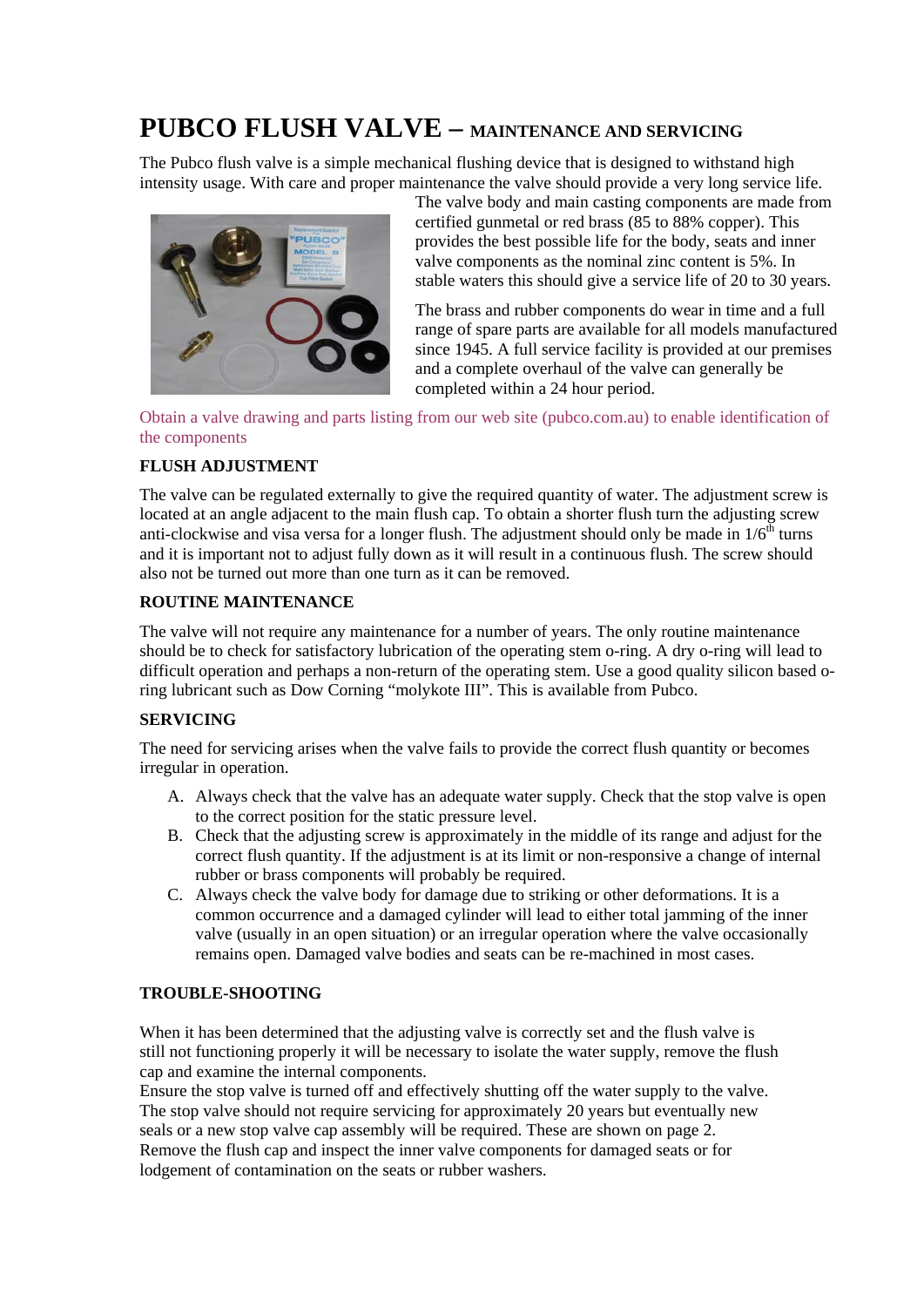## Page 2

The Pubco flush valve is a mechanical device that has some important and reasonably close fitting tolerances. The valve can be damaged with carelessness and the casting components are relatively soft, being 85 to 88% copper.

- Don't strike or drop the valve or components.
- Don't over-tighten threads.
- Don't retain the valve body or components in a vice (except with the utmost care).
- Don't use stilsons.
- Don't score seats.
- Use the correct sized ring spanners, adjustable wrenches or small multigrips. Flat jawed drainers spanners should be used on the coupling nuts.



### **Flush too short or no operation**

### Possible cause Action

The bucket washer is worn and allowing rapid by-pass of water into the auxiliary valve chamber. The auxiliary valve stem is worn or bent and therefore not allowing proper tilt of the auxiliary valve during operation. (evident under higher pressures) The operating stem is worn or not fully closing against the body handle boss and therefore not allowing proper tilt of the auxiliary valve during operation. Adjusting valve is worn or not capable of restricting by-pass. (not a common problem.)

### **Flush too long or continuous.**

### Possible cause Action

Check that the inner valve is capable of sliding easily within the cylinder and able **to fall under its own weight**

Adjusting valve or passages are restricted or blocked. Clear passages or replace adjusting

Damaged, worn, or contaminated auxiliary valve rubber washer or damaged seat on the main valve stem. Replace the bucket washer.

Replace the auxiliary valve, or replace the auxiliary valve stem and sleeve as a pair.

Replace the operating stem and ensure the auxiliary valve is tilting correctly.

Replace the adjusting valve.

Change the bucket washer. Check the valve cylinder for damage or build-up of deposits.

valve.

Replace rubber washer. Re-machine or replace main valve stem and seat component.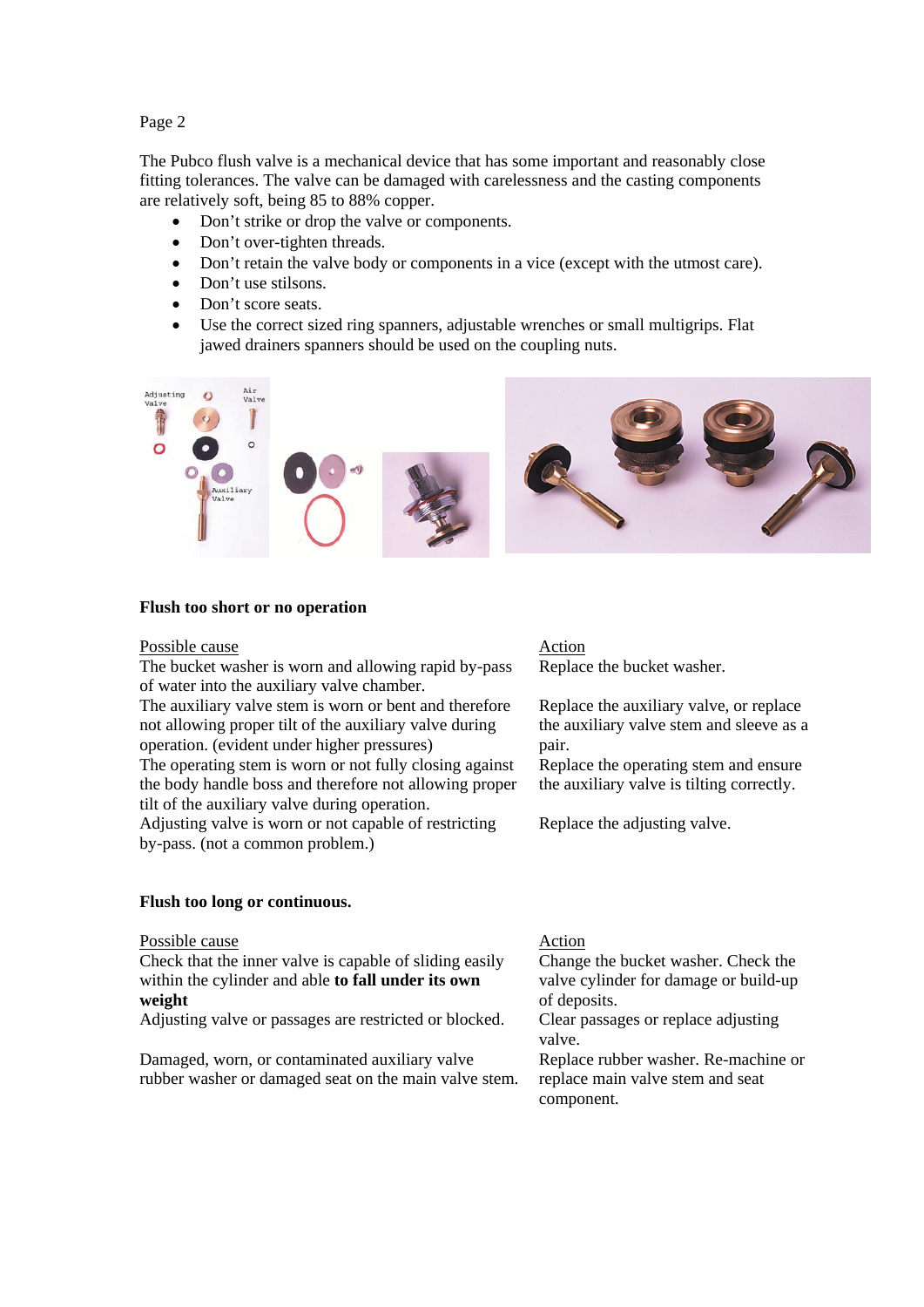Page 3

# **Leaking water into the pan.**

| Possible cause                                    | Action                |
|---------------------------------------------------|-----------------------|
| Main valve rubber washer damaged, worn or         | Replace               |
| contaminated.                                     |                       |
| Auxiliary valve rubber washer damaged, worn or    | Replace               |
| contaminated                                      |                       |
| Seat on the main valve stem damaged or not sound. | Re-machine or replace |
| Damaged cylinder                                  | Re-machine.           |

# **Changing inner valve seals.**

- Remove the flush cap and withdraw the inner valve assembly. Examine carefully for damage to seats and cylinder and check for any contamination lodged on the seat or on the rubbers.
- Examine the cylinder wall for any build-up of water or electrolytic deposits. Look carefully because these can be located at the base of the cylinder where the casting's sliding surfaces are normally at rest. Build-up can be removed by light rubbing with steel wool, emery paper or scraper. A slight wearing on the cylinder wall can occur where the main valve stem is normally at rest. This only occurs after a long service life and normally will not adversely effect the valve operation.

# **Main valve assembly**

- Remove the brass nut and separate the main valve body from the main valve stem. This may be difficult in some cases and should only be achieved without damaging the components. Holding the main valve body and striking the base of the main valve stem squarely with wood or fibre is satisfactory.
- Clean the seats of any deposits or rubber matter being careful not to score any of the flat surfaces. Contamination must be removed to ensure a parallel seat is maintained.
- It is recommended to place a smear of o-ring lubricant on the top and bottom face of the bucket washer to provide an initial seal between the washer and casting machined surfaces.
- Re-assemble components. Do not over-tighten as this will deform the flat sealing washer.
- Insert the assembly into the cylinder and ensure that **it will fall under its own weight.**

# **Auxiliary valve assembly**

- Check the auxiliary valve stem and sleeve for excessive play. More than 1 ½ mm of play at the end of the sleeve is excessive and can lead to poor operation of the valve, particularly at higher pressures. When changing the stem and sleeve ensure the stem is well tightened into the guide. In 2009 a stainless pin was introduced instead of the sleeve and should not require replacement. This is in all new hydraulically operated valves.
- The rubber washer is accessed by removing the lock nut and unscrewing the square section guide. Clean the cap surface of all rubber deposits and other matter, being careful not to score the surface. Cleaning is important as the washer surface must be parallel.
- Re-assemble, firstly by screwing the guide against the brass or stainless steel washer and slightly tightening. Over tightening will lead to rubber deformations. Secondly, holding the guide and auxiliary valve cap in the same relative position, tighten the lock nut against the cap. This procedure will ensure that the guide is not further tightened against the rubber washer.